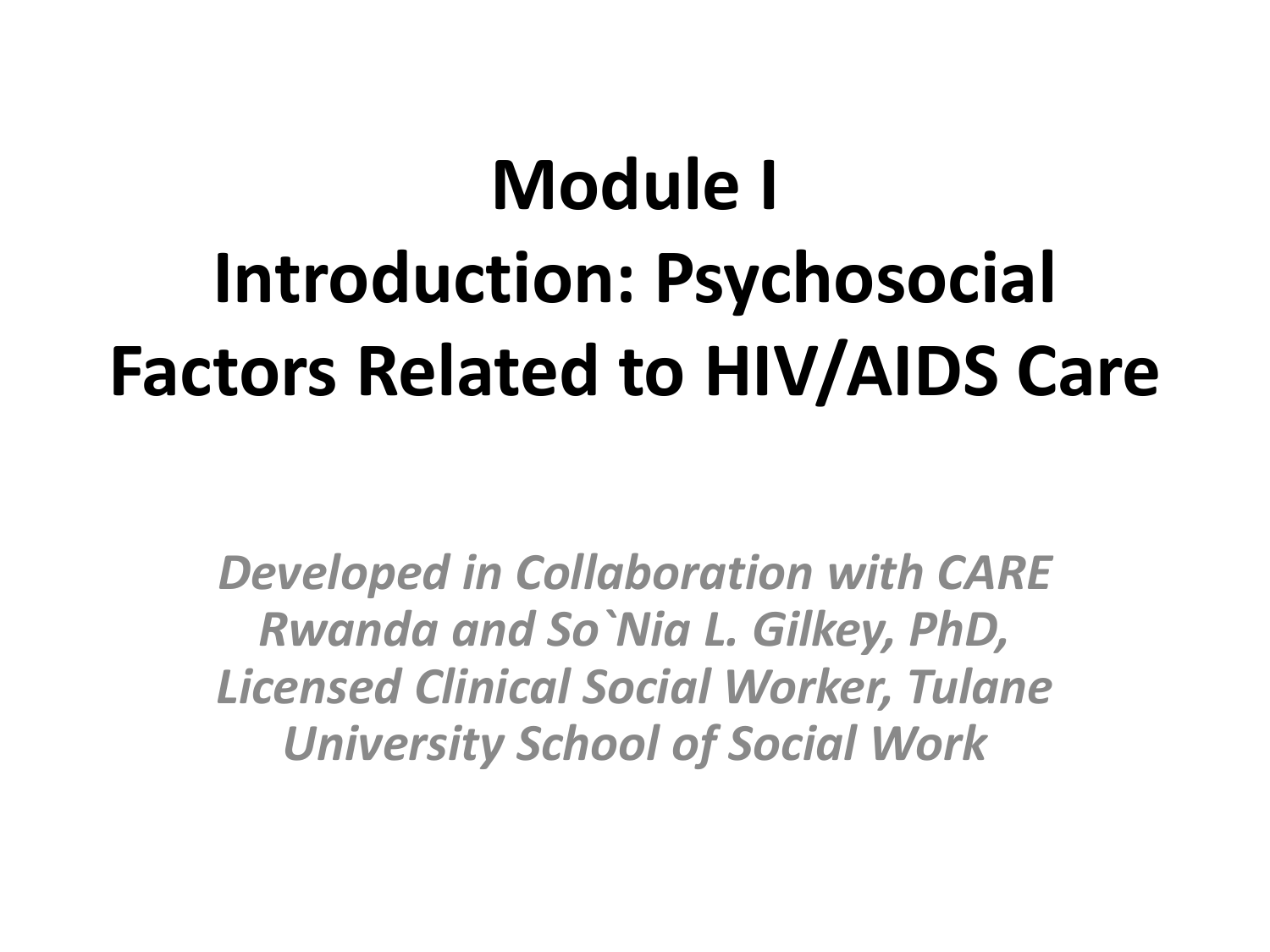# **General Overview – Module 1**

- Factors associated with HIV/AIDS care and intervention
	- **Social**
		- Culture and Economic Dependence
		- Political Response (country and district level)
		- Stigma and Discrimination
		- Family and Community Response
	- **Psychological**
- Challenges to HIV care in Rwanda
- Group Exercise Situational Analysis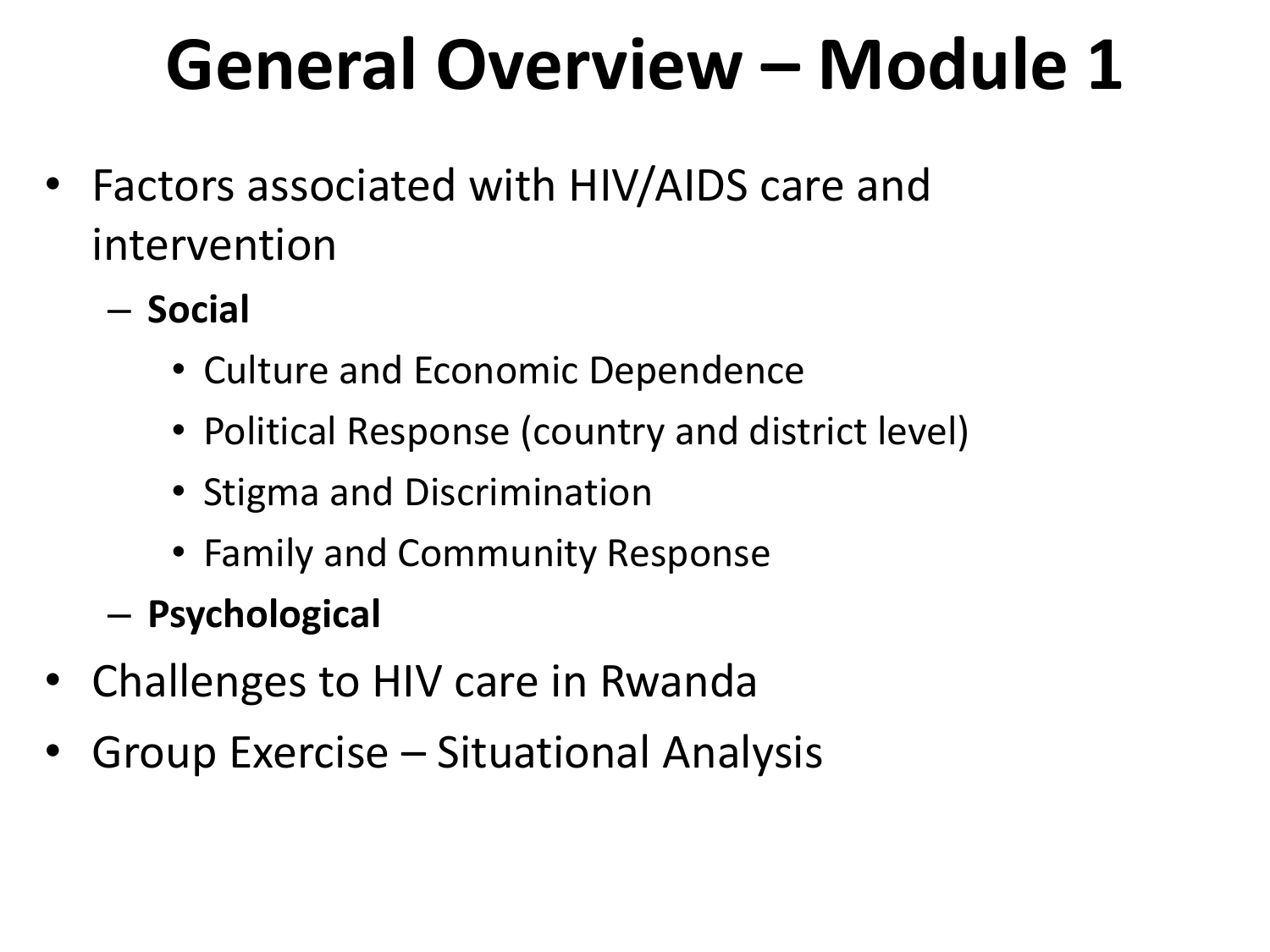## **Social Factors and PLWHA**

- **Social factors impacting PLWHA include:**
	- Gender
	- Age
	- Cultural Norms and Economic Dependence
	- Country and District Level Political Response
	- Stigma and Discrimination
	- Family and Community Response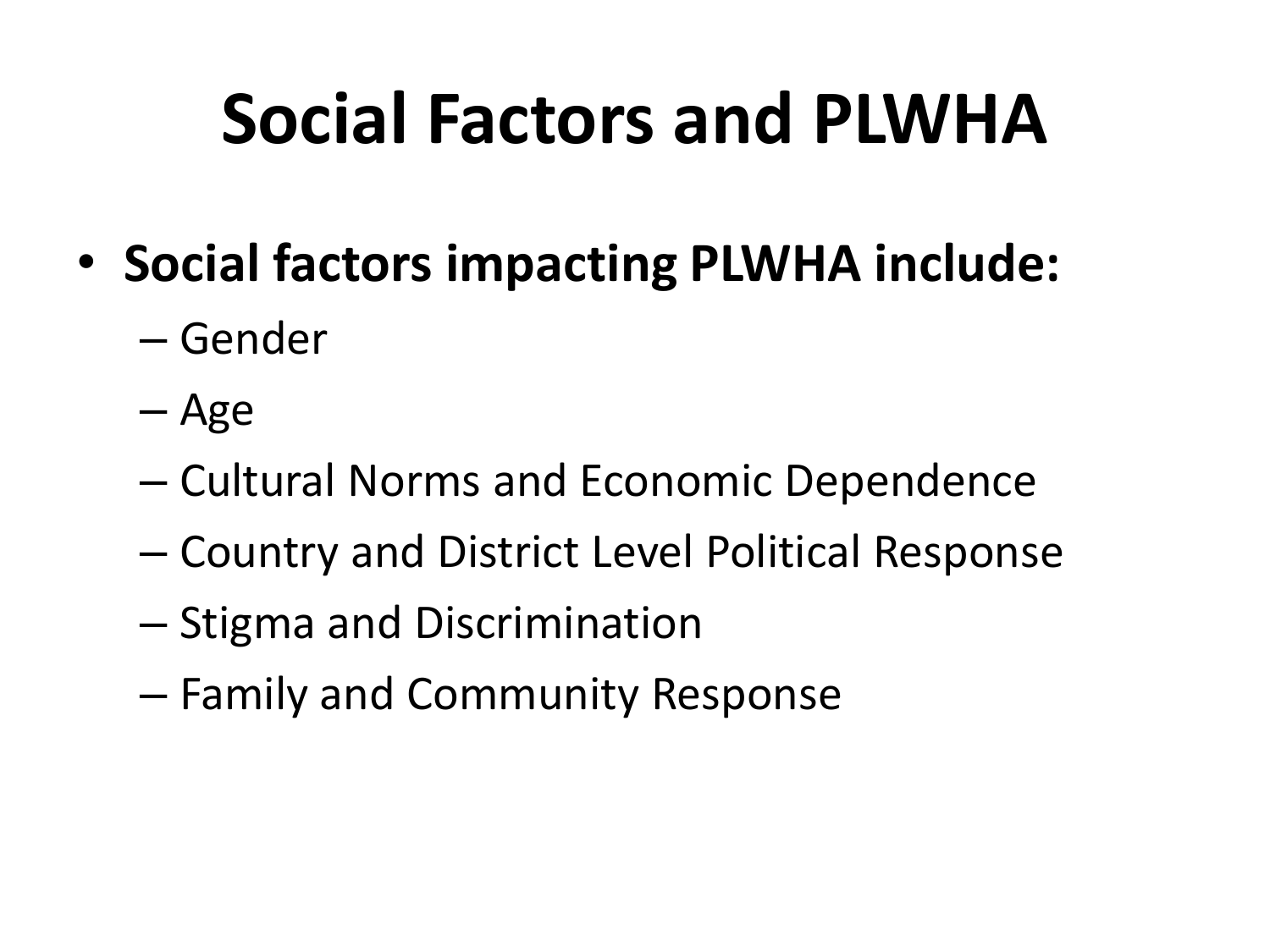- Gender
	- Women viewed as significantly vulnerable and high risk group
	- Women sex workers particularly at risk
	- Women whose husbands or male sex partners who have sex with other women are at significant risk
- Young people under 20 years of age, particularly young women/girls between 15 and 20 are at significant risk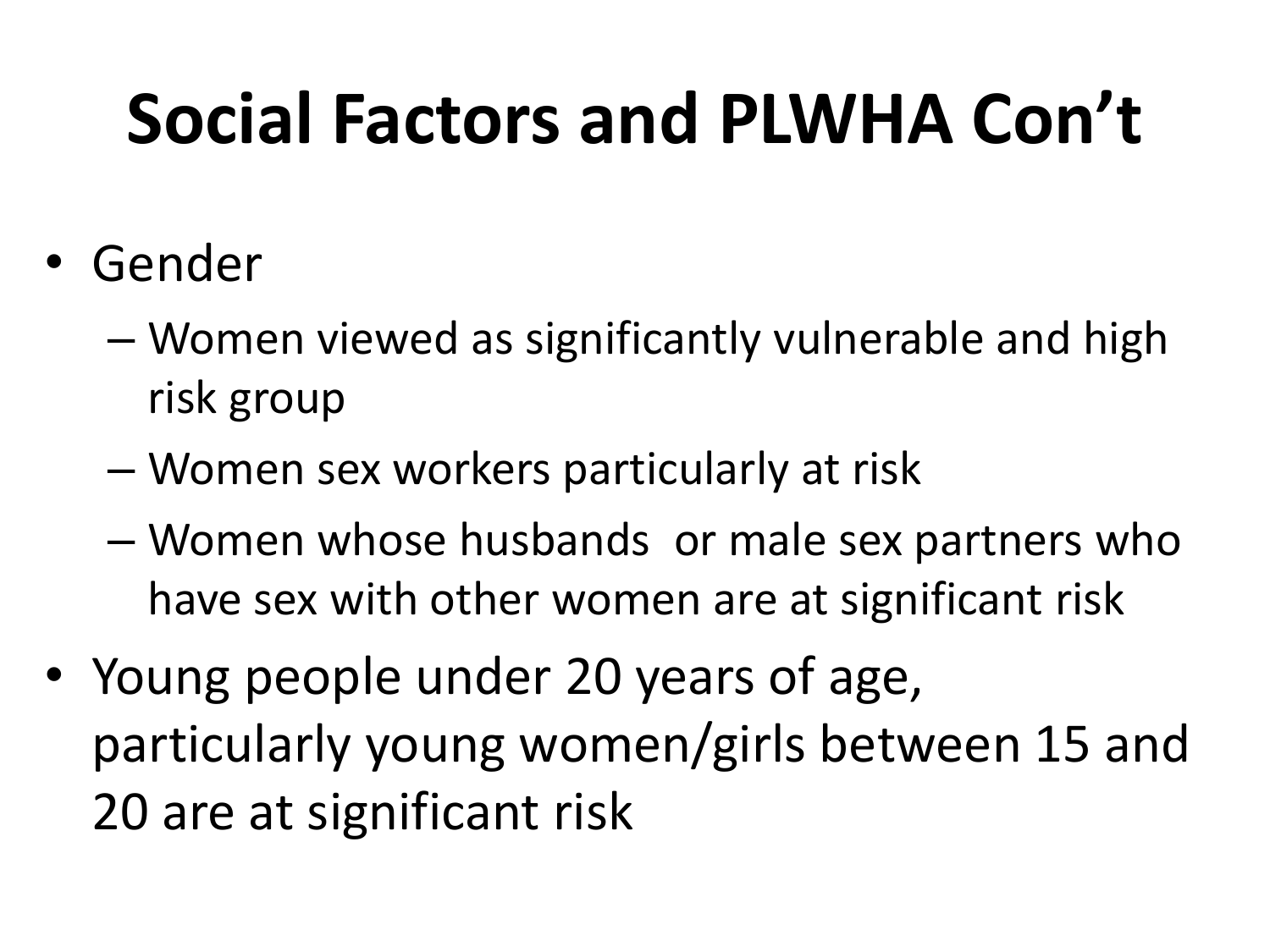### **Cultural Norms and Vulnerability of Women**

- HIV infection for women transmitted through heterosexual intercourse is the most likely means of transmission
- Among female sex workers, HIV infection rates as high as 50% (Heise & Elias, 1995; Agyei-Mensah, 2005)
- As much as ¼ to 1/3 of women between ages of 15 and 49 become infected in large Eastern and Central urban centers of Africa (Heise & Elias, 1995; Agyei-Mensah, 2005 ). This includes Rwanda.
- In Rwanda, women infected at a rate of 45% compared to their male counterparts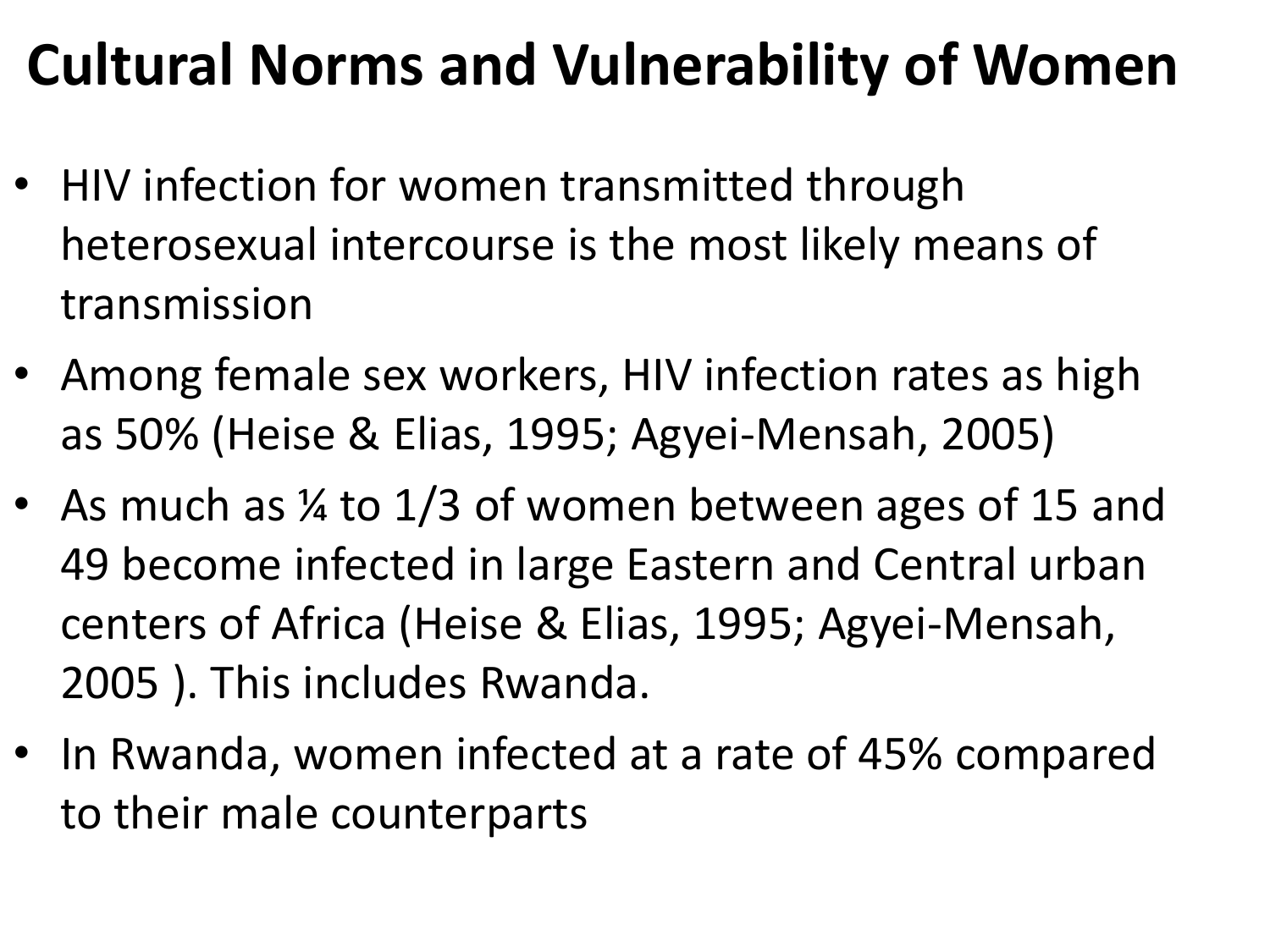- Age
	- Approximately 22,000 children under age 16 infected with HIV (WHO, 2006)
	- Most infections of children in Rwanda are perinatally acquired
	- Some infections due to child sex workers who have been orphaned due to death of parents from AIDS or HIV related complications.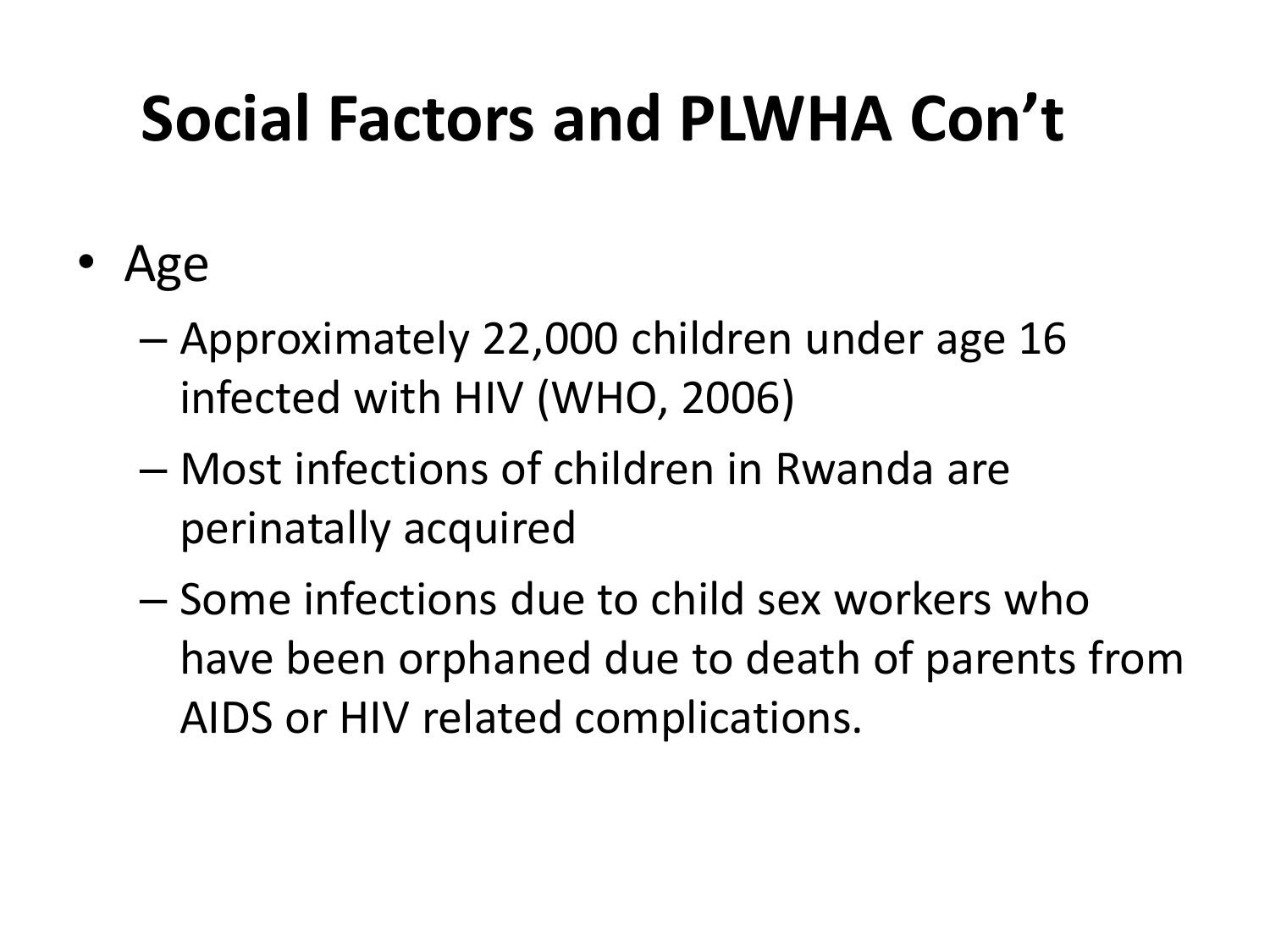### **Cultural and Socio-Economic Factors in Sub-Saharan African and HIV Transmission**

- **Distal**
	- Micro/macro socio-economic and cultural influences of disease such as
		- Migration
		- Poverty
		- Urbanization
		- Culture
		- War
		- Religion
		- Politics
- **Proximal**
	- Biological
	- Sexual behaviors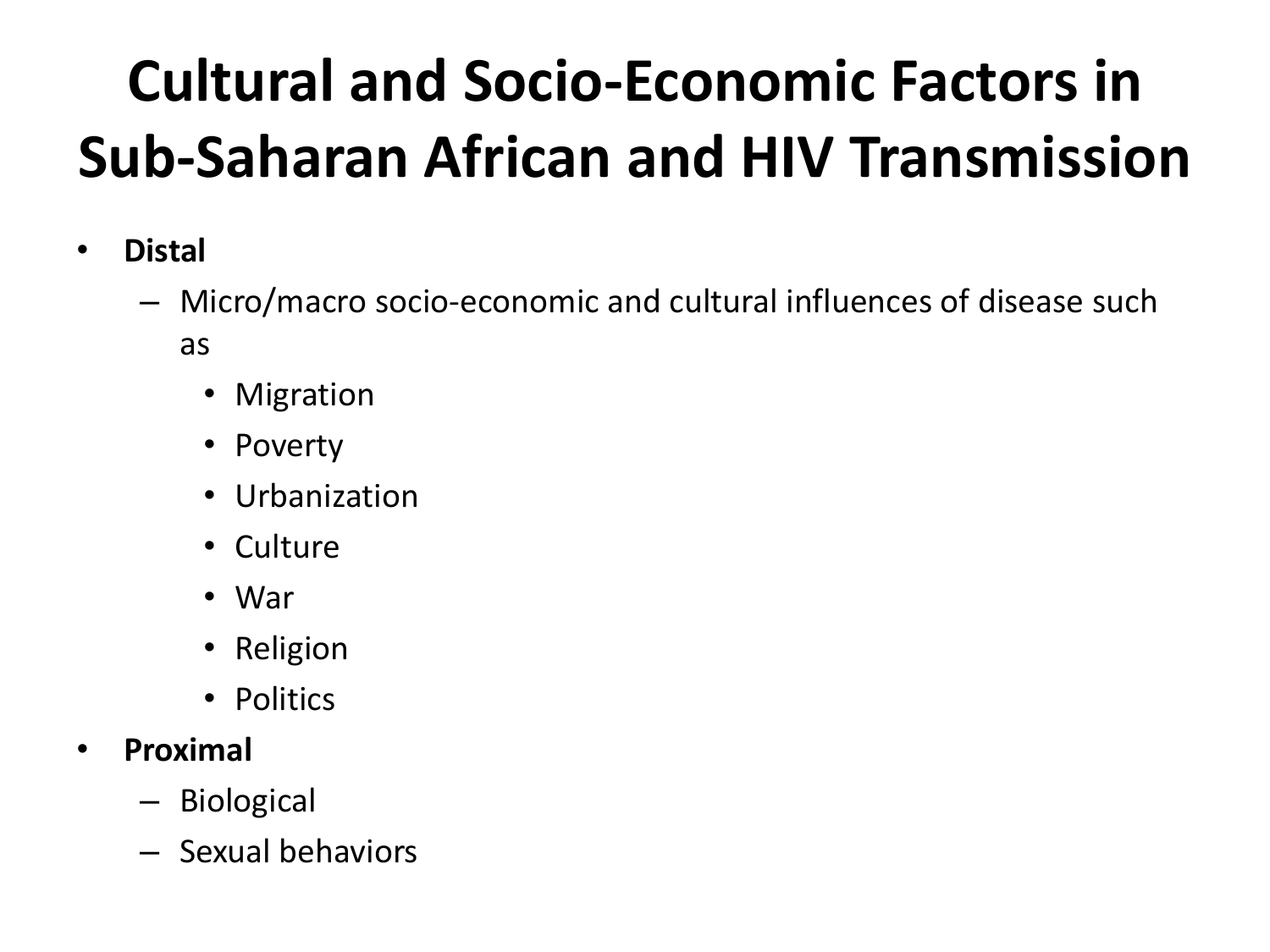- Stigma and Discrimination
	- Stigma and discrimination in the community
	- Stigma and fear of job loss; discrimination in the workplace
	- Stigma and fear of social isolation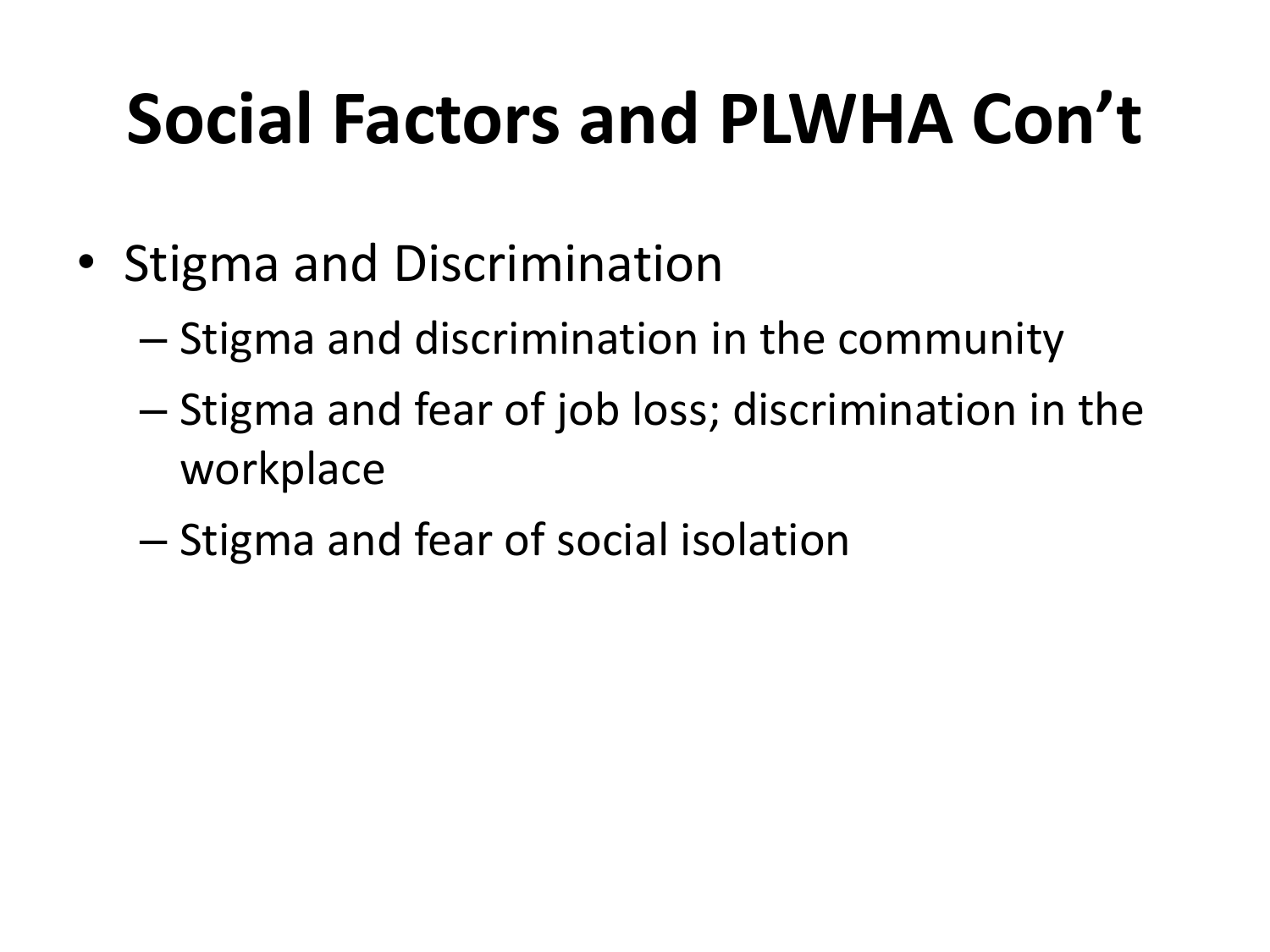#### • **Family and Community Response**

- Families have 2 common reactions supportive or alienation
- Families can be a key source of support in helping the HIV infected person deal with psychosocial challenges they will be confronted with as it relates to their HIV status

#### • **Communities can have 3 common reactions**

- Denial that HIV is a problem in the community
- See the problem as the fault and responsibility of the HIV infected person
- Be proactive and create a community response that combats stigma, promotes self-protection and education and encourages psychosocial and medical wellbeing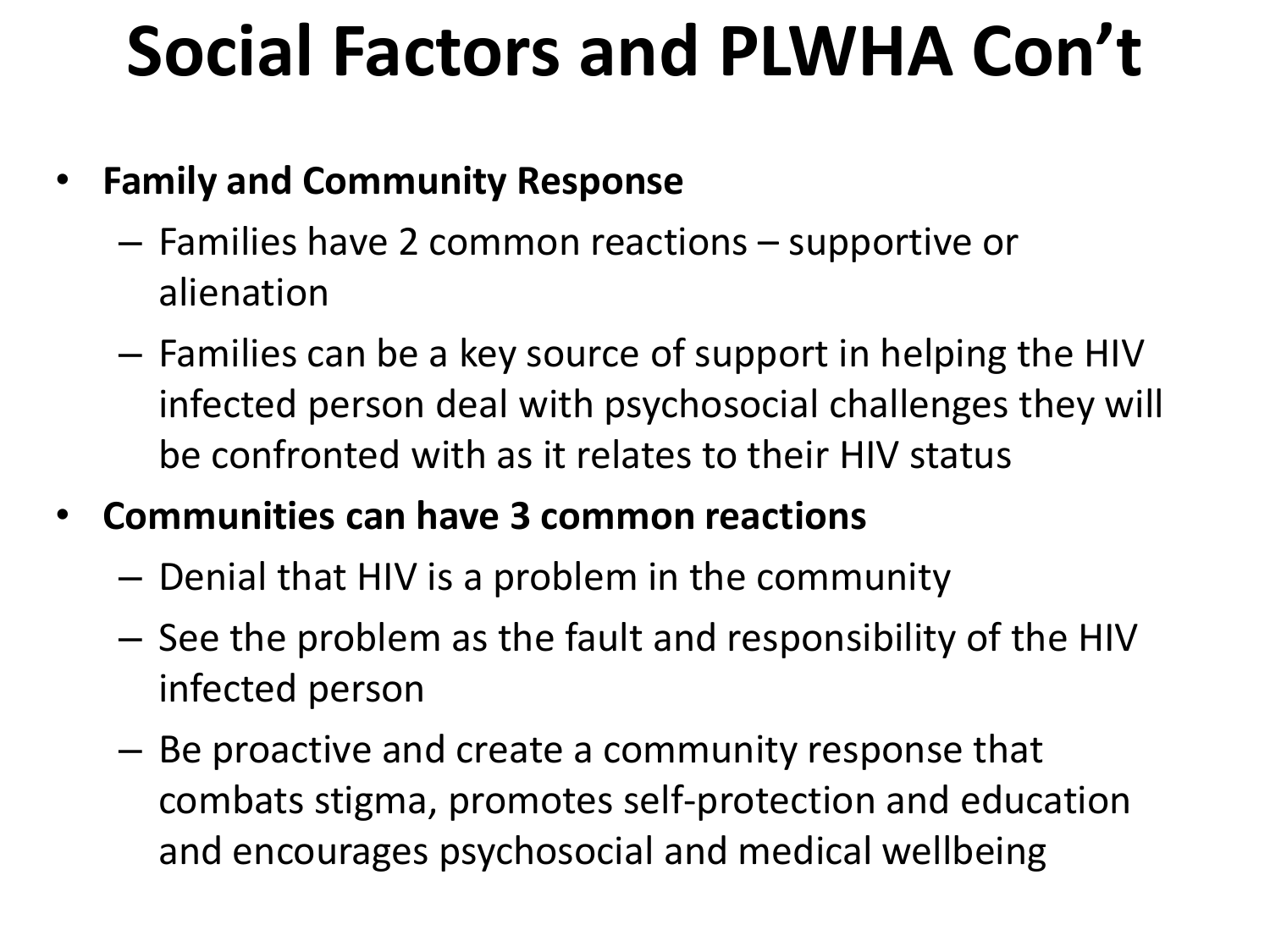- Mental Health Status and Ability to Perform Basic Daily Living Activities
- People with HIV/AIDS often experience
	- Depression
	- Increased Anxiety
	- Isolation
	- Participation in Risky Behaviors
	- Poor Coping Strategies
	- Ability to be resilient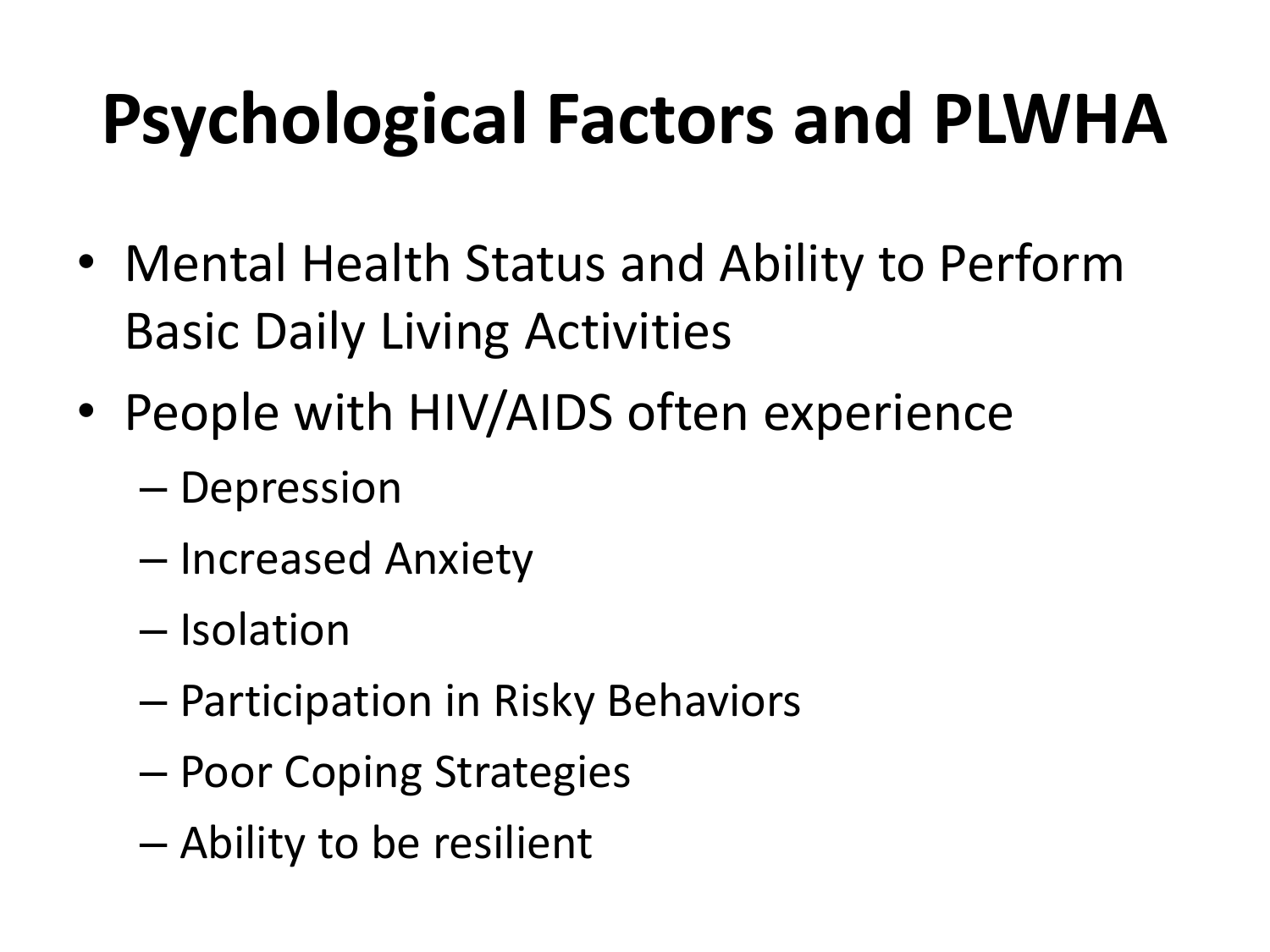- Depression
- Anxiety
- Isolation
- Participation in Risky Sexual Behaviors
- Poor Coping
- Ability to Be Resilient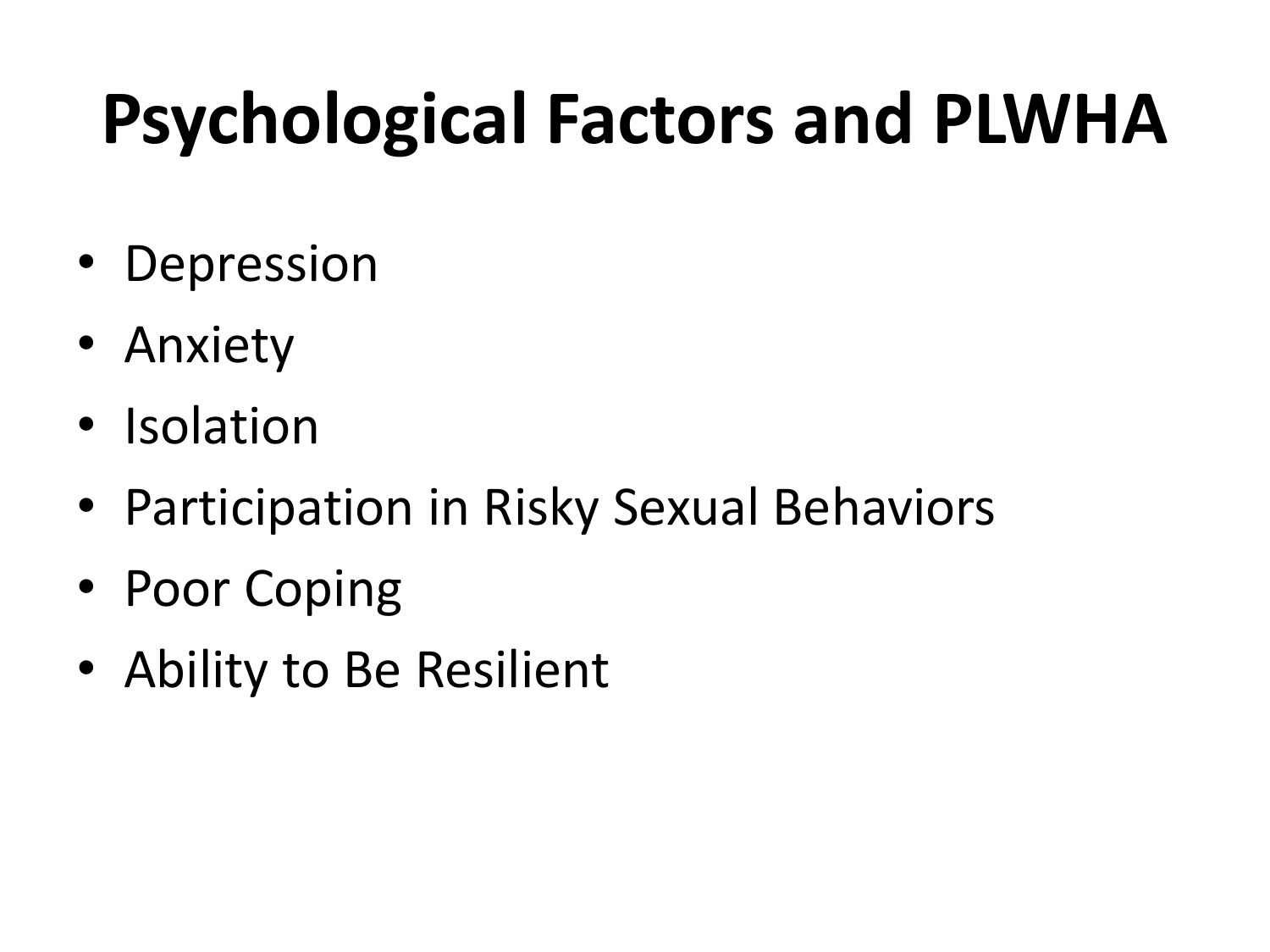- Mental health status can change depending on a few key factors:
	- Receipt of diagnosis
	- –Denial and Acceptance of Diagnosis
	- Family and community response to HIV+ status
	- Illness related affects (biological) on mental health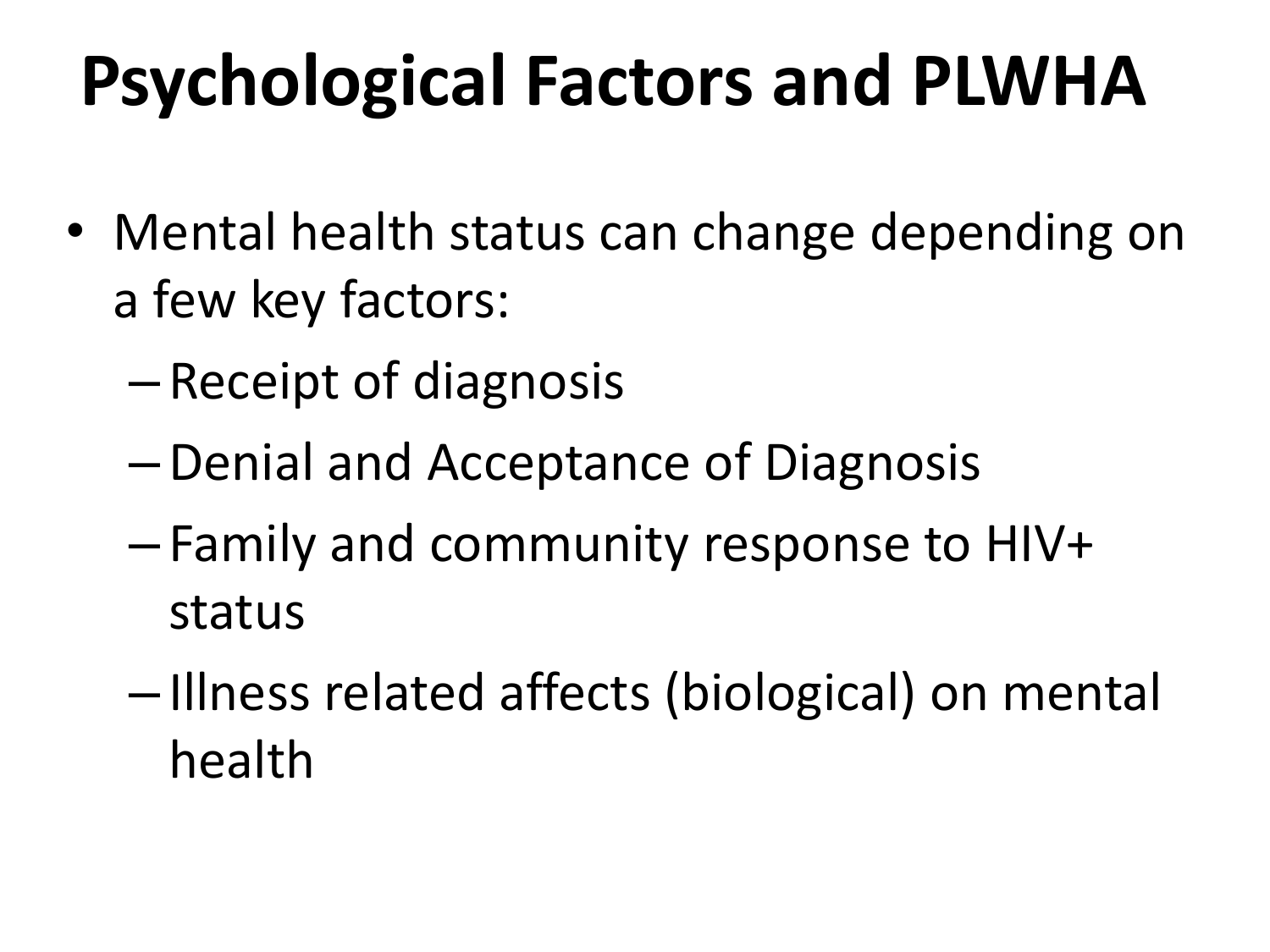- Psychological Tasks/Activities Impacting PLWHA
	- Personal hygiene (self-care)
	- Ability to work (physical health and ability to perform laborious activities)
	- Run a household (meet family needs such as cooking, cleaning, caring for children, working on the farm, etc.)
	- Socialize (participate in community/family activities; rituals/ceremonies)
	- Psychological and social stress of family caregivers
	- Economic Dependence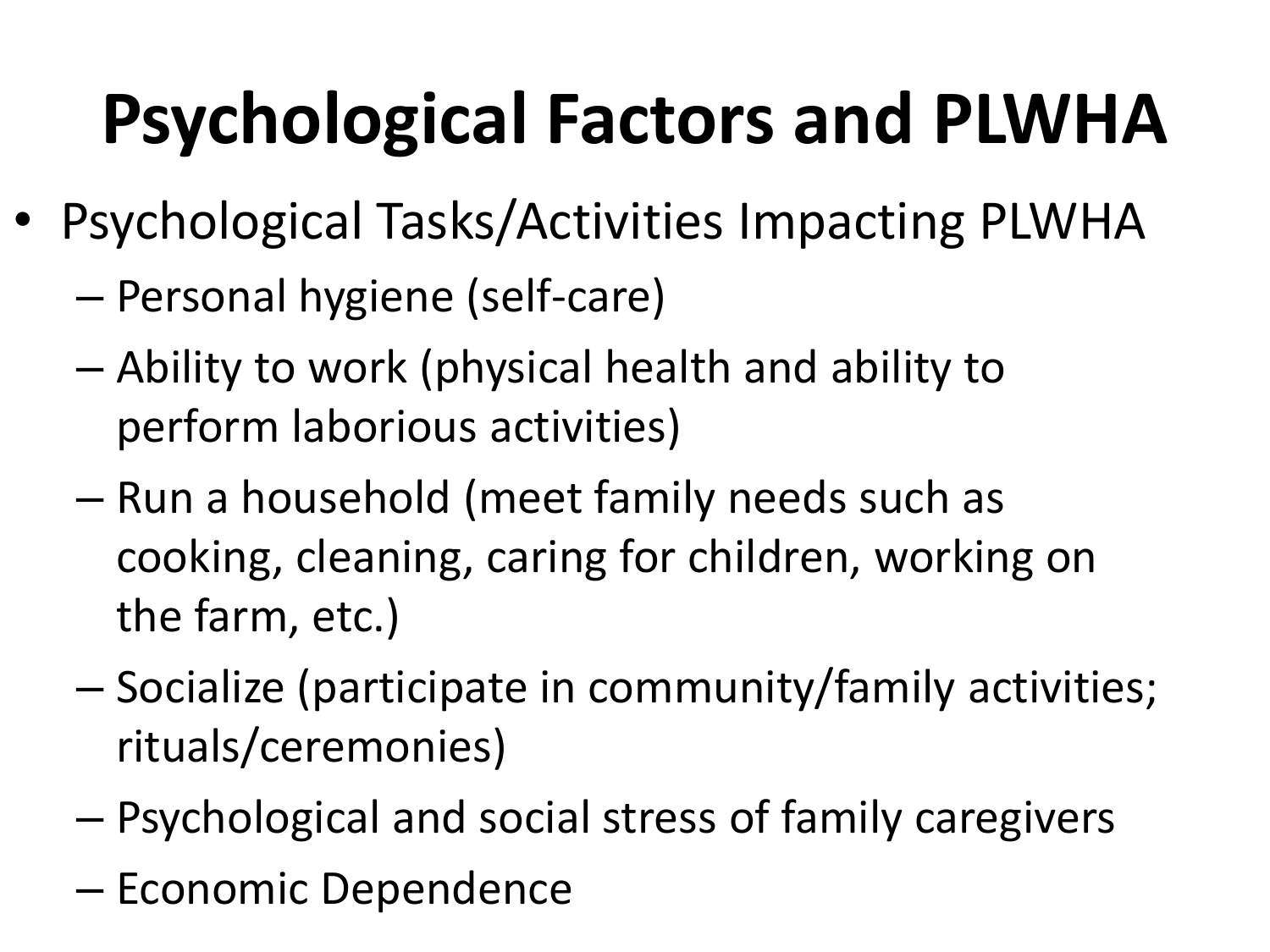# **Critical Issues and Major Challenges to HIV Care in Rwanda**

- Rwanda's health infrastructure
- Inadequate equipment and human resource capacity
- Lack of financial resources in health sector
- Adequate medical facilities
- Increase in Psychosocial Intervention Programs
- Stigma and discrimination
- Care coordination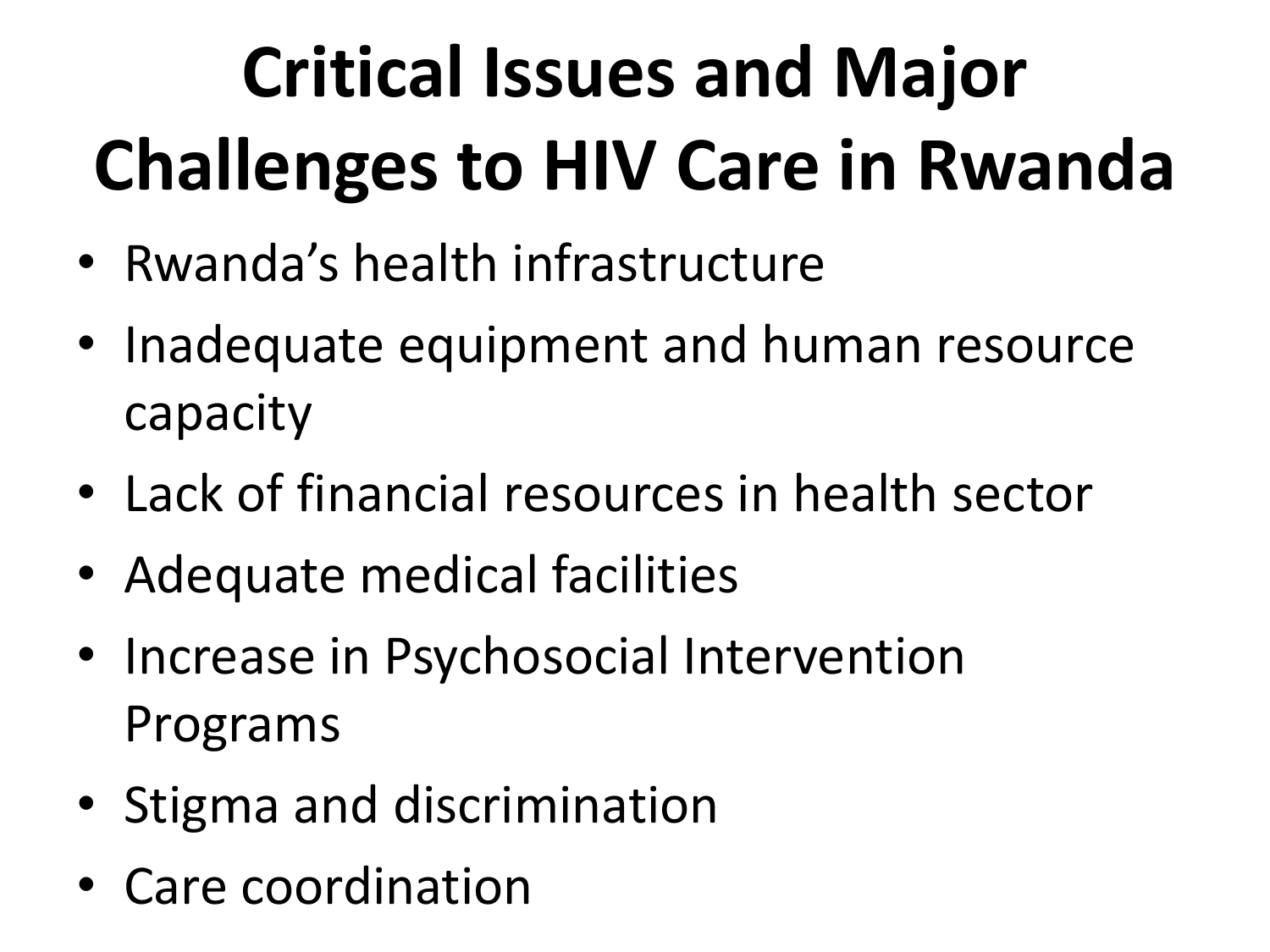### **Group Exercise: Situational Analysis**

There are many elements within a situation or environment that is often complex and changing. Understanding the situation is the beginning step in designing some type of programmatic or intervention response. The more we know about the situation, the more solid will be the foundation of the program or intervention you develop. Situational analysis involves analyzing problems in a broad sense. The degree of the problem, along with needs and assets, examining relevant research, relevant environment impact and a pooling of the knowledge and experience of those conducting the analysis. Involving others in situational analysis helps to build a better understanding of the context or situation and creates opportunities for strong arguments to support a needed program or intervention.